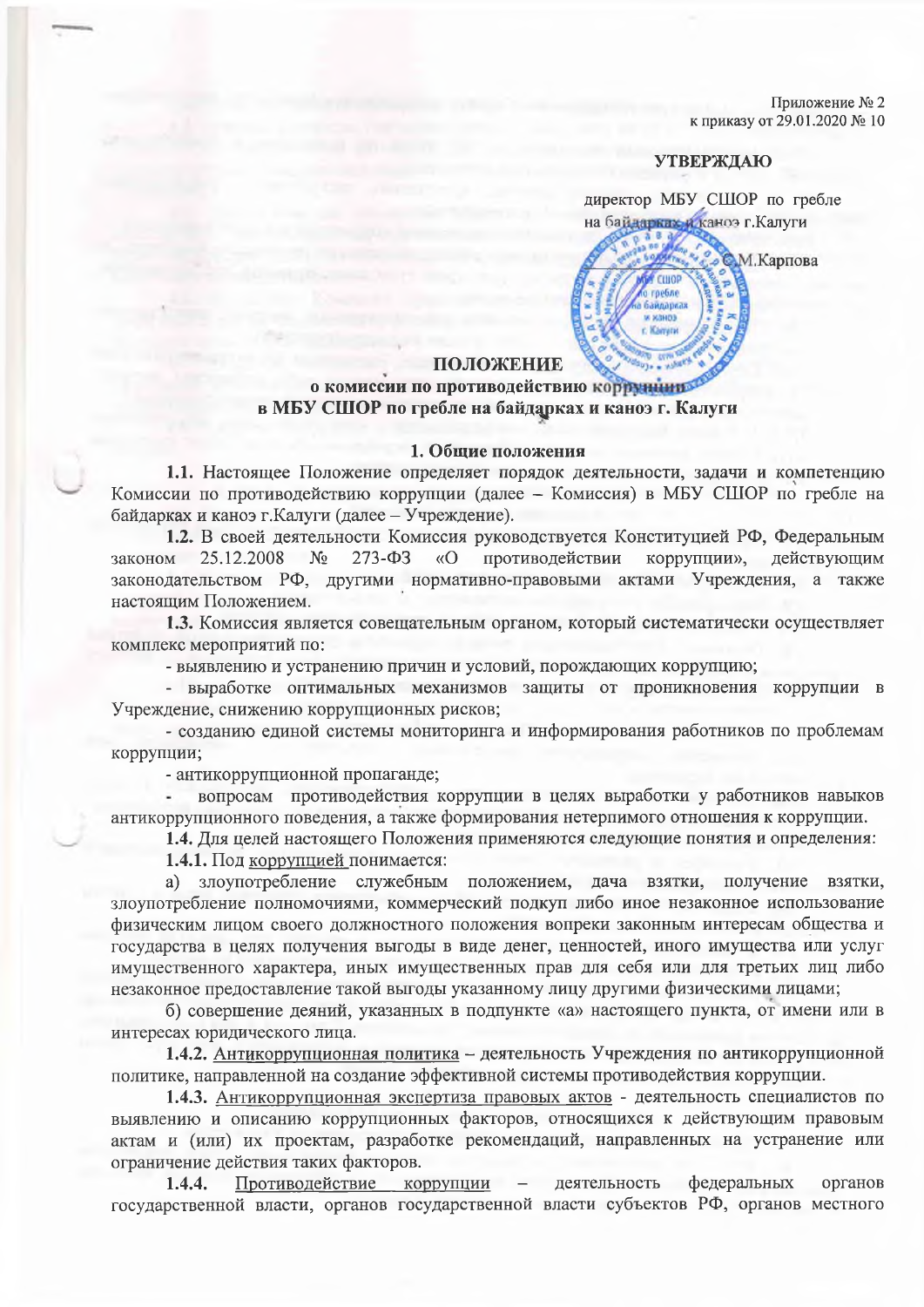самоуправления, институтов гражданского общества, организаций и физических лиц в пределах их полномочий:

а) по предупреждению коррупции, в том числе по выявлению и последующему устранению причин коррупции (профилактика коррупции);

б) по выявлению, предупреждению, пресечению, раскрытию и расследованию коррупционных правонарушений (борьба с коррупцией);

в) по минимизации и (или) ликвидации последствий коррупционных правонарушений.

1.4.5. Коррупционное правонарушение - деяние, обладающее признаками коррупции, за которое нормативным правовым актом предусмотрена гражданско-правовая, дисциплинарная, административная или уголовная ответственность.

1.4.6. Коррупционный фактор - явление или совокупность явлений, порождающих коррупционные правонарушения или способствующие их распространению.

1.4.7. Предупреждение коррупции - деятельность Учреждения по антикоррупционной политике, направленной на выявление, изучение, ограничение либо устранение явлений, порождающих коррупционные правонарушения или способствующих их распространению.

1.4.8. Субъекты коррупционных правонарушений - физические лица, использующие свой статус вопреки законным интересам общества и государства для незаконного получения выгод, а также лица, незаконно предоставляющие такие выгоды.

## 2. Основные задачи Комиссии

2.1. Разработка программных мероприятий по противодействию коррупции Учреждения и их реализация.

2.2. Предупреждение коррупционных проявлений.

2.3. Формирование антикоррупционного общественного сознания.

2.4. Формирование нетерпимого отношения к коррупционным действиям.

2.5. Оказывает консультативную помощь субъектам антикоррупционной политики Учреждения по вопросам, связанным с применением на практике общих принципов служебного поведения работников, и других участников тренировочного процесса.

#### 3. Полномочия Комиссии

Комиссия координирует деятельность Учреждения  $\overline{10}$ реализации мер  $3.1.$ противодействия коррупции.

3.2. Комиссия вносит предложения по совершенствованию деятельности в сфере противодействия коррупции, а также участвует в подготовке проектов локальных нормативных актов по вопросам, относящихся к ее компетенции.

3.3. Участвует в разработке форм и методов осуществления антикоррупционной деятельности и контролирует ее реализацию.

3.4. Содействует внесению дополнений в нормативные правовые акты с учетом изменений действующего законодательства.

3.5. В зависимости от рассматриваемых вопросов, к участию при принятии решения Комиссии могут привлекаться иные лица, по согласованию с председателем Комиссии.

3.6. Решения Комиссии принимаются на заседании открытым голосованием простым большинством голосов присутствующих членов Комиссии и носят рекомендованный характер, оформляется протоколом, который подписывает председатель Комиссии, а при необходимости, реализуются путем принятия соответствующих приказов и распоряжений директора. Члены Комиссии обладают равными правами при принятии решений.

## 4. Порядок формирования и состав Комиссии

4.1. Персональный состав Комиссии утверждается директором Учреждения.

4.2. Комиссию возглавляет председатель, который осуществляет общее руководство деятельностью Комиссии. Обеспечивает коллегиальность в обсуждении спорных вопросов, распределяет обязанности и дает поручения членам Комиссии.